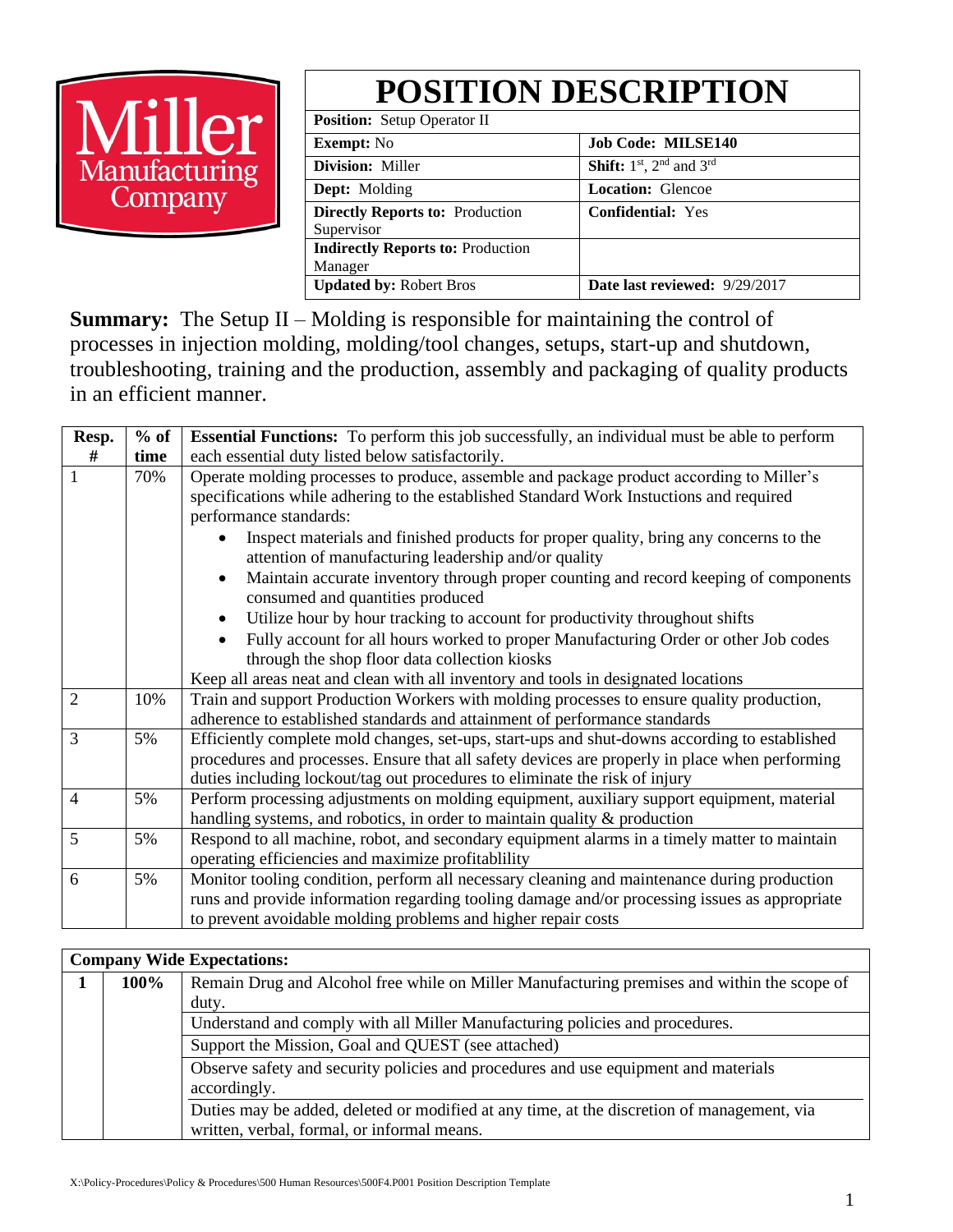|                | <b>Core Competencies:</b> The strategic skills listed below are needed to perform the job satisfactorily      |  |  |  |  |  |  |
|----------------|---------------------------------------------------------------------------------------------------------------|--|--|--|--|--|--|
| 1              | Problem solving—identifies and resolves problems in a timely manner, gathers and analyzes information         |  |  |  |  |  |  |
|                | skillfully and maintains necessary communication                                                              |  |  |  |  |  |  |
| $\overline{2}$ | Interpersonal skills—maintain open communication with fellow employees, supervision, and                      |  |  |  |  |  |  |
|                | management, remains open to others' ideas and exhibits willingness to try new things.                         |  |  |  |  |  |  |
| 3              | <b>Planning/organizing—prioritize and plans work activities and uses time efficiently</b>                     |  |  |  |  |  |  |
| 4              | Quality control—demonstrates accuracy and thoroughness and monitors own work to ensure quality                |  |  |  |  |  |  |
| 5 <sup>5</sup> | Adaptability—adapts to changes in the work environment, manages competing demands and is able to deal         |  |  |  |  |  |  |
|                | with frequent change, delays or unexpected events.                                                            |  |  |  |  |  |  |
| 6              | <b>Dependability—consistently at work and on time, follows instructions, responds to management direction</b> |  |  |  |  |  |  |
|                | and solicits feedback to improve performance                                                                  |  |  |  |  |  |  |
| 7              | <b>Professionalism—maintains professional appearance and attitude at all times</b>                            |  |  |  |  |  |  |

**Knowledge, Skills and Abilities (KSA's):** The requirements listed below are representative of the knowledge, skill and/or ability required to successfully perform the essential functions of the job.

| $\mathbf K$  | <b>Knowledge, Education and/or Experience:</b>                                                                  |  |  |  |  |  |  |  |  |
|--------------|-----------------------------------------------------------------------------------------------------------------|--|--|--|--|--|--|--|--|
|              | Requires a high school diploma or general education degree (GED,) three to five years of related<br>$\circ$     |  |  |  |  |  |  |  |  |
|              | molding processing experience and/or training, or the equivalent combination of education and                   |  |  |  |  |  |  |  |  |
|              | experience.                                                                                                     |  |  |  |  |  |  |  |  |
|              | Ability to read and comprehend directions, procedures, instructions, specifications and setup sheets<br>$\circ$ |  |  |  |  |  |  |  |  |
|              | to determine correct machine set-up.                                                                            |  |  |  |  |  |  |  |  |
|              | On the job training may be required.<br>$\circ$                                                                 |  |  |  |  |  |  |  |  |
| S            | <b>Skills:</b>                                                                                                  |  |  |  |  |  |  |  |  |
|              | Language:<br>$\circ$                                                                                            |  |  |  |  |  |  |  |  |
|              | Read, analyze, and interpret simple instructions, short correspondence, and memos.                              |  |  |  |  |  |  |  |  |
|              | Write short correspondence.<br>$\bullet$                                                                        |  |  |  |  |  |  |  |  |
|              | Read instruments such as gauges and indicators on equipement(on the job training may be<br>$\bullet$            |  |  |  |  |  |  |  |  |
|              | required).                                                                                                      |  |  |  |  |  |  |  |  |
|              | Communicate effectively with co-workers and management.                                                         |  |  |  |  |  |  |  |  |
|              | Mathematics:<br>$\bigcirc$                                                                                      |  |  |  |  |  |  |  |  |
|              | A qualified candidate must possess the ability to add, subtract, multiply, and divide in all                    |  |  |  |  |  |  |  |  |
|              | units of measure, using whole numbers, fractions, and decimals. Candidate must also                             |  |  |  |  |  |  |  |  |
|              | possess the ability to apply abstract concepts such as fractions, percentages, ratios, and                      |  |  |  |  |  |  |  |  |
|              | proportions to practical situations.                                                                            |  |  |  |  |  |  |  |  |
|              | <b>Abilities:</b>                                                                                               |  |  |  |  |  |  |  |  |
| $\mathbf{A}$ |                                                                                                                 |  |  |  |  |  |  |  |  |
|              | Apply common sense understanding to carry out detailed, but non-engaging, written and                           |  |  |  |  |  |  |  |  |
|              | oral instructions.                                                                                              |  |  |  |  |  |  |  |  |
|              | Define problems, collect data, establish facts and draw valid conclusions.<br>٠                                 |  |  |  |  |  |  |  |  |
|              | Apply good judgment in recognizing scope of authority.<br>٠                                                     |  |  |  |  |  |  |  |  |
|              | Use of depth perception, close vision, and color vision are all continuously required.                          |  |  |  |  |  |  |  |  |
|              |                                                                                                                 |  |  |  |  |  |  |  |  |

### **PHYSICAL DEMANDS:**

The physical demands described here are representative of those that must be met by an employee to successfully perform the essential functions of this job. Reasonable accommodations may be made to enable individuals with disabilities to perform the essential functions.

### **Lifting Requirements**

| Weight          | Never<br>Rarely |         | Occasionally | Frequently | Continuously | Examples | Height |
|-----------------|-----------------|---------|--------------|------------|--------------|----------|--------|
| 0%<br>in pounds |                 | $-10\%$ | 1-33%        | 34-66%     | 67%          |          |        |
| $-10$           |                 |         |              |            |              |          |        |